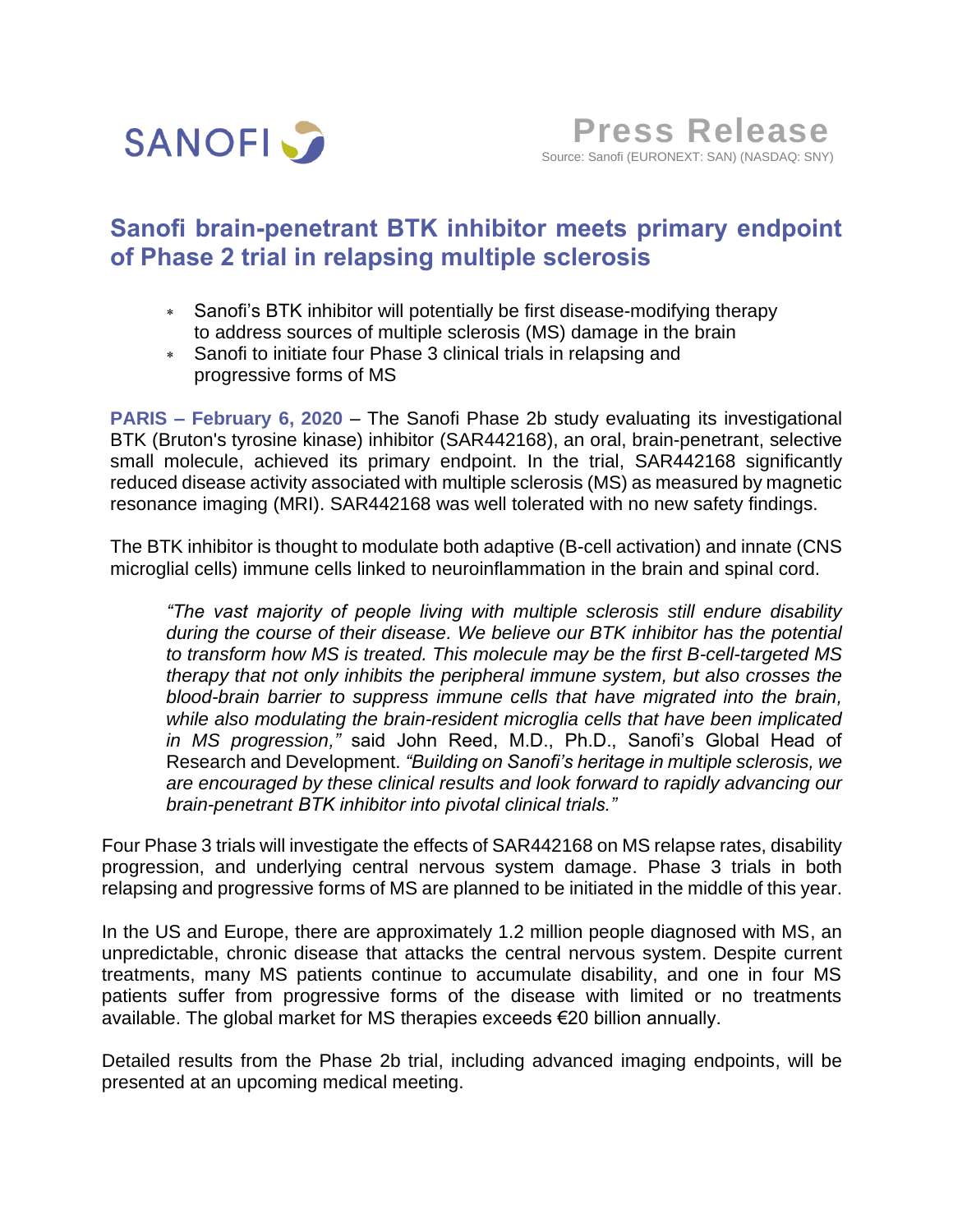# **About the Phase 2b Trial**

The Phase 2b trial was a randomized, double-blind, placebo-controlled, cross-over, 12 week dose-ranging trial evaluating SAR442168 in patients with recurring MS. In one group, patients (n=60) received one of four doses of SAR442168 for the first 12 weeks, then crossed over to placebo for four weeks. The other group of patients (n=60) received 4 weeks of placebo before crossing over to SAR442168, providing data that can be utilized in estimating a dose-response curve and minimizing exposure to placebo.

In the study, SAR442168 demonstrated a dose-response relationship in the reduction of new active gadolinium (Gd)-enhancing T1-hyperintense brain lesions after 12 weeks of treatment. Safety results were consistent with the previously reported Phase 1 study.

A dose-response curve for SAR442168 in terms of reduction of brain MRI lesion activity will be used for selection of the Phase 3 dose. Patients completing the week 16 visit will be eligible to enroll in a long-term safety follow-up study to assess safety and tolerability of SAR442168.

## **About SAR442168**

SAR442168 is an investigational, oral, brain-penetrant, selective small-molecule inhibitor of BTK. SAR442168 has shown BTK binding as well as cerebrospinal fluid exposure in Phase 1 studies. The efficacy and safety of SA442168 has not been reviewed by any regulatory authority.

Sanofi obtained global rights to develop and commercialize SAR442168 under a license agreement with Principia Biopharma, Inc.

For more information on SAR442168 clinical trials, please visit [www.clinicaltrials.gov.](https://clinicaltrials.gov/ct2/show/NCT03889639)

### **About Sanofi**

Sanofi is dedicated to supporting people through their health challenges. We are a global biopharmaceutical company focused on human health. We prevent illness with vaccines, provide innovative treatments to fight pain and ease suffering. We stand by the few who suffer from rare diseases and the millions with long-term chronic conditions.

With more than 100,000 people in 100 countries, Sanofi is transforming scientific innovation into healthcare solutions around the globe.

Sanofi, Empowering Life